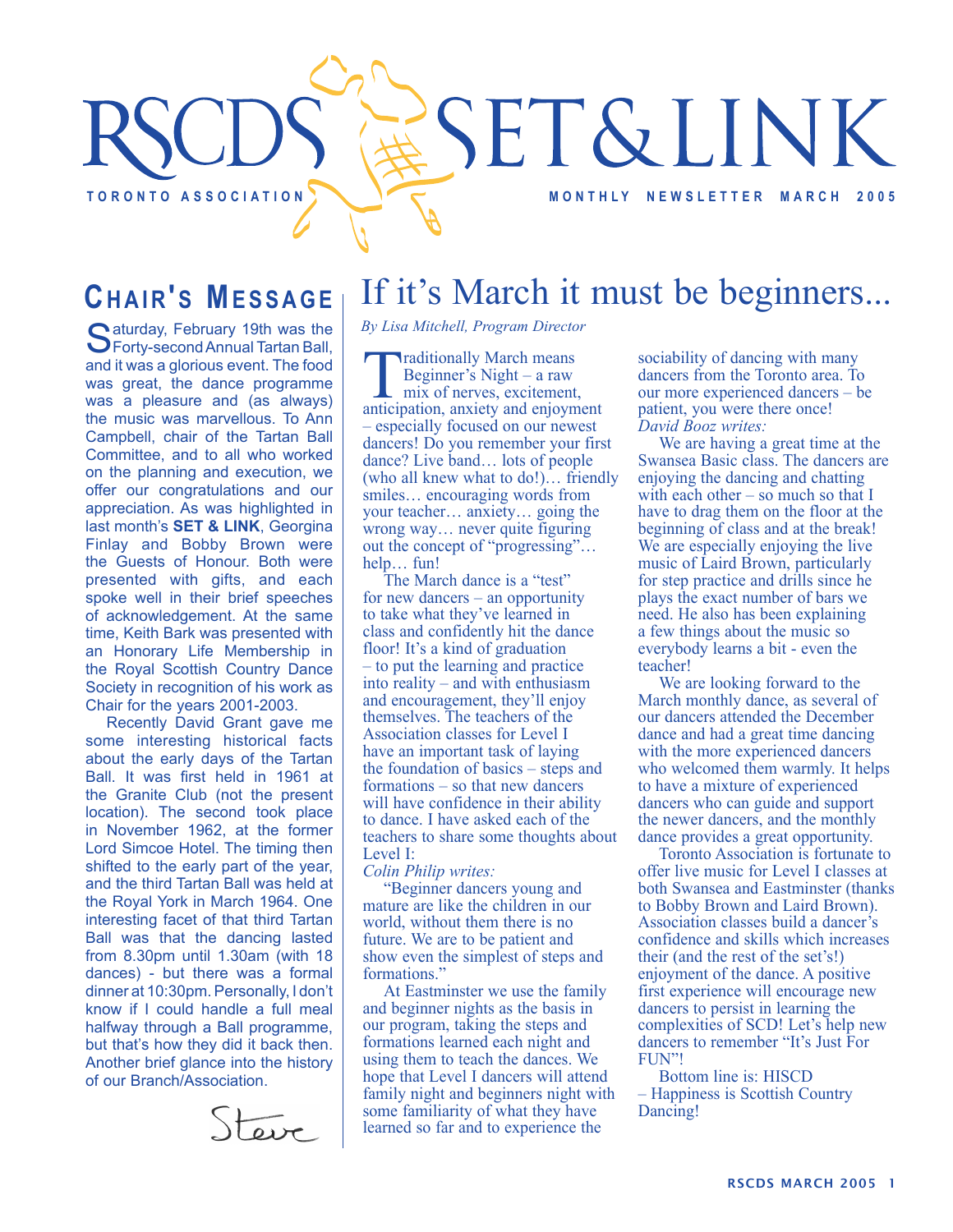## **Etiquette in Classes and at Socials**

- **1.** Try not to miss your classes, unless it is really important. This is where you learn the dances.
- **2.** Brief sheets are just that, brief reminders of the dance. They do not necessarily contain all the details of the dance.
- **3.** During classes there is only one teacher.
- **4.** If you do not understand any instructions, ask the teacher for clarification, not the other students.
- **5.** Be on time. If you are late you will miss something that you may need later.
- **6.** Try not to dance with only your spouse. Mix with other dancers. If you are experienced, remember when you were a beginner and give a helping hand.
- **7.** At workshops it is advisable to attend the class at your level. You will feel more comfortable if you do not exceed your limitations and you will learn more quickly. If in doubt as to which class, ask your teacher.
- **8.** At socials do not form sets until the MC announces the dance.
- **9.** Always join the set at the bottom. Do not walk through a set that is already formed.
- **10.** Never leave a set once you have joined it.
- **11.** The first man of each set should count the couples in his line to help form the sets.
- **12.** Never join a line once it has been counted, unless asked to do so.
- **13.** Listen quietly to the talk through and watch closely if the first couple is to walk through the dance.
- **14.** Do not look at the floor while dancing, but smile and look at your fellow dancers.
- **15.** At the end of the dance thank your partner and fellow dancers in your set.
- **16.** Clear the dance floor once the dance finishes.
- **17.** If you find that a dancer in your set is not quite sure of the dance, speak to them "over here" or "face me". Never push or pull them.
- **18.** If a dance is announced for "experienced dancers only", please do not join the dance if you are not experienced or do not know it. Do not ask a new dancer to join the set. This is very unfair to them and also to those already in the set

Submitted by Keith R Bark

### April Monthly Dance

| Date:<br>Time:<br><b>Place:</b><br><b>Music:</b><br>Hosts: | Saturday, April 9, 2005<br>$8:00$ pm<br><b>Crescent School</b><br>2365 Bayview Ave<br>Midtown, Don Mills, ASTA | <b>Bobby Brown and The Scottish Accent</b><br>Please note that Crescent School has a no nut policy |                |
|------------------------------------------------------------|----------------------------------------------------------------------------------------------------------------|----------------------------------------------------------------------------------------------------|----------------|
| Mrs.Stewart's Jig                                          |                                                                                                                | J 8x32                                                                                             | <b>Bk 36/1</b> |
| <b>Miss Gibson's Strathspey</b>                            |                                                                                                                | S 8x32                                                                                             | Leaflet 10     |
| <b>The Royal Yacht Britannia</b>                           |                                                                                                                | R 8x32                                                                                             | <b>Bk 43/3</b> |
| <b>Well Done Jack</b>                                      |                                                                                                                | J 6x32                                                                                             | <b>Bk 29/3</b> |
| +The Quaich                                                |                                                                                                                | S 8x32                                                                                             | <b>Drewry</b>  |
| +Society Piper                                             |                                                                                                                | R 8x32                                                                                             | Goldring       |
| <b>INTERVAL</b>                                            |                                                                                                                |                                                                                                    |                |
| The Milltimber Jig                                         |                                                                                                                | J 6x32                                                                                             | <b>Bk 41/7</b> |
| The Birks of Invermay                                      |                                                                                                                | S 8x32                                                                                             | <b>Bk 16/2</b> |
| The Lass o'Livingston                                      |                                                                                                                | R 6x32                                                                                             | <b>Bk 8/6</b>  |
| <b>Follow Me Home</b>                                      |                                                                                                                | J 8x32                                                                                             | <b>Bk 38/3</b> |
| +The Grants' New Rant                                      |                                                                                                                | S 8x32                                                                                             | Goldring       |
| <b>Maxwell's Rant</b>                                      |                                                                                                                | R 8x32                                                                                             | Bk 18/10       |
| <b>EXTRAS</b>                                              |                                                                                                                |                                                                                                    |                |
| <b>Ladies' Fancy</b>                                       |                                                                                                                | J 6x32                                                                                             | Bk 13/12       |
| <b>Anderson's Rant</b>                                     |                                                                                                                | R 8x32                                                                                             | <b>MMMI</b>    |
| <b>May Yarker's Strathspey</b><br>+ Non-RSCDS              |                                                                                                                | S 8x32                                                                                             | Bk 42/5        |

**The Toronto Association Youth Committee will be hosting the first**

## **Toronto Youth Ball**

#### **When:**

Saturday, May 7, 2005 for dancers 10-20+ years of

#### age.

**Where:** Newtonbrook United Church. Reception at 5pm, followed by dinner at 5:30pm and dancing from 7:00pm until 9:30pm. **Cost:**

\$20 per dancer.

For information and tickets contact Fiona Phillip at 905-785-8983.

#### **Extension Classes for Newer Dancers**

This spring Eastminster will once again be hosting our annual series of Extension Classes for Newer Dancers. Our Association class teachers, Colin Philip, David Booz and Kathleen Kynoch will continue to develop dancers' skills and also review many of the dances on the Dancing in the Park program. Please join us for a fun series of evenings - with the added pleasure of having Bobby Brown on accordion. If you have any questions, please call Carole Bell at  $\overline{416}$ -221-1201 or email cbell@rogers. com.

#### **PLACE:**

Eastminster United Church 310 Danforth Avenue, close to Chester Subway Station **DATES:** Eight Thursdays starting April 7 **TIME:** 7:30 - 9:30 p.m. **COST:** \$60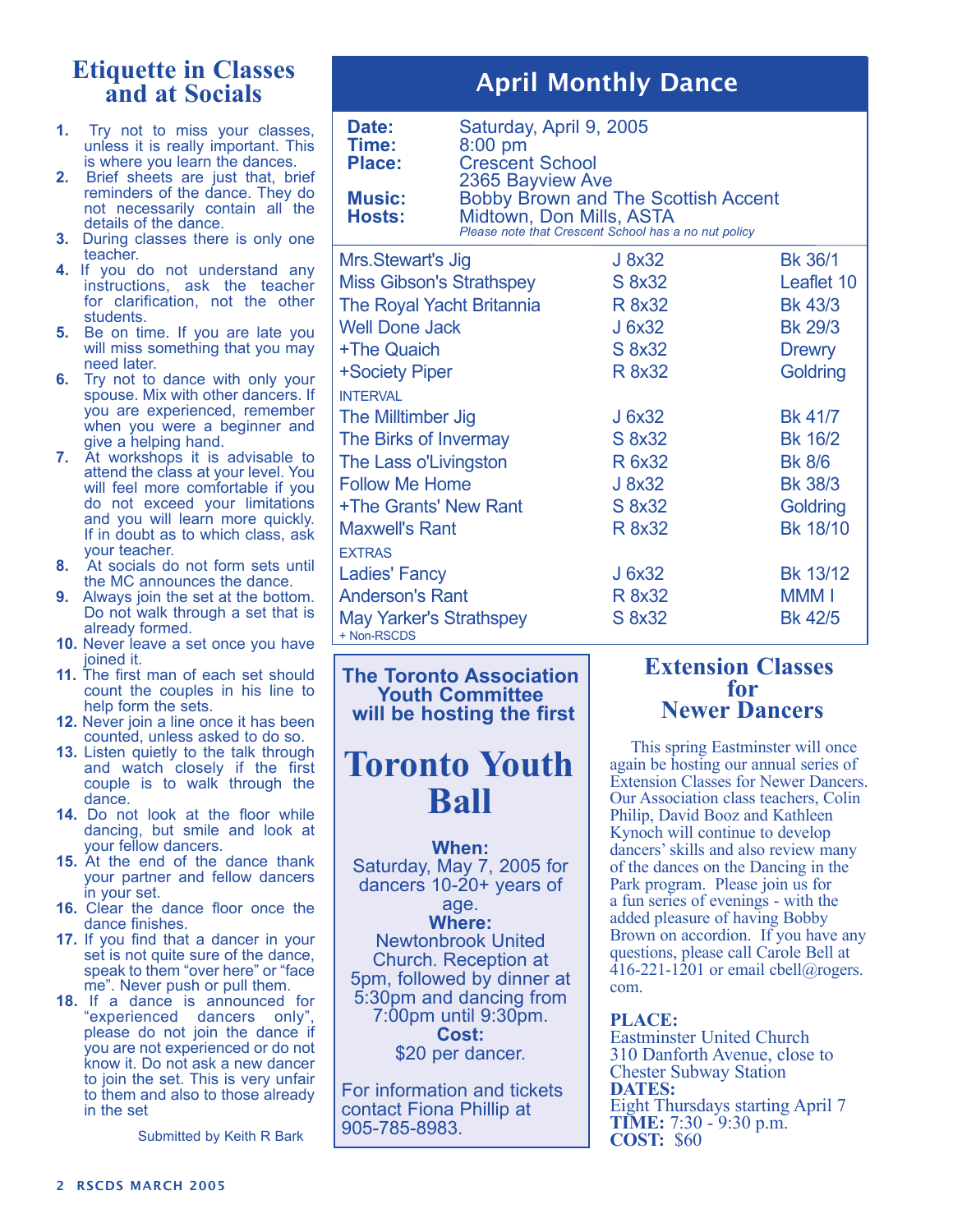## **Upcoming Events**

#### **NEAR**

MARCH 19, 2005, West End Workshop and Tea Dance at Streetsville Secondary School. Teachers are Jean Martin, UK; Claire Collier, Lewiston, NJ; Deirdre McCuish Bark, Mississauga, ON. Youth teachers are Carole Skinner and Alma Smith. Cost is \$40 including lunch, \$25 for youth and \$10 for afternoon tea dance. Contact Brien and Ishbel Thompson 905-826-7842.

MARCH 26, 2005, Blair Scottish Country Dancers 25<sup>th</sup> Anniversary Ball, Cambridge, ON. Music by Don Bartlett and the Scottish Heirs. Cost is \$55. Contact Betty Peloquin, 2005 Roseville Road, RR2, Cambridge.

April 2, 2005, Glenview Scottish Country Dance Group's 25th Anniversary Celebration, 7:30 p.m. at Lawrence Park Community Church, 2180 Bayview Av. Music by The Scottish Experience. Refreshment will be served. Tickets are \$25 and can be reserved by mailing cheque payable to Glenview Scottish Country Dance Group to Catherine O'May, 406-44 Dunfield Av, Toronto ON M4S 2H2; 416-482-6690.

APRIL 2, 2005, Hamilton Branch R.S.C.D.S. 50th Anniversary Ball at Michelangelo Banquet Centre, Hamilton. Tickets \$70 and \$45 for non-dancers. Contact Margaret Leckie 905-627-0652 or Jina Middleton jiceilidh@sympatico.ca.

APRIL 23, 2005, RSCDS Toronto Association Annual General Meeting at Crescent School, at approximately 9:00 p.m. (during the interval between dances).

APRIL 23, 2005, Ottawa Spring Ball. Music by Bobby Brown and The Scottish Accent. Dancers \$75 and non-dancers \$50 includes Friday Pre-ball Social and Sunday Brunch. Contact John & Barbara Bottreil 613-836- 2305; johnbarb@magma.ca.

MAY 6, 2005, 8:00-11:00 p.m., Trinity Spring Dance at Seeley Hall, Trinity College, sponsored bythe Trinity SCD Group. Music by Bobby Brown and The Scottish Accent. More details next month.

MAY 7, 2005. The first Toronto Association Youth Ball for dancers aged 10 to 20 at Newtonbrook United Church, Yonge St. and Cummer Av. Reception, dinner and dancing. Cost is\$20. Contact Fiona Philip 905-785- 8983.

MAY 14, 2005, West Toronto Ball at Ramses Temple, 3100 Keele St., Toronto. Reception at 5:30, dinner at 6:30 (catered by Occasions), dancing 8:30-12:30. Music by Bobby Brown and The Scottish Accent. Dances will be briefed, but not walked. Tickets are \$60 for adults and \$40 for youth 14+. Contact Julie Hatch 905-844-9964; julie.hatch@cogeco.ca.

July 16, 2005, White Heather Ball in the Highlands of Durham at the Scugog Community Centre, Port Perry. Dinner followed by entertainment and dancing. Music by Bobby Brown and The Scottish Accent. Contact Marjorie 905-649-3532; mmason@bellnet.ca or Stewart 905-985-6573; tartanshop@on.aibn.com.

#### **FAR**

MARCH 11-13, 2005, Vancouver Island SCDS 29th Annual Workshop & Ball Weekend, Victoria, BC. Teachers are Jim Adamson, Calgary, AB; Barbara Johnston, Edmonton, AB; Maureen Lyon, White Rock, BC. Music for the Ceilidh, classes, ball and Sunday social by the Christine Baker Trio. Visit www.viscds.ca link "Spring Ball" or email rpbalfour@shaw.ca

APRIL 1-3, 2005, The Edinburgh Spring Fling, 16-35 Youth Easter School. Payment and application form must be submitted by March 11, 2005. Contact suzannerscds@btconnect.com; www.rscds. org/youth/easter.

MAY 13-16, 2005, Budapest Scottish Dance Club International Weekend Course, Budapest, Hungary. Teacher is Linda Gaul. Music by Robert Mackay, piano and Dave Cunningham and his SCD Band. Optional tourist program available. Contact in Toronto, Lisa Mitchell 416-699-2480; ldmitchell@sympatico.ca

MAY 14, 2005, the inaugural Thistle Ball, sponsored jointly by Victoria, Seattle and Vancouver at Squamish Nation Recreation Centre, North Vancouver. Music by Marian Anderson and Her band, from Scotland. Cost is \$45. Further information to follow.

May 20-22, 2005, Youth Weekend West, at UBC in Vancouver, BC for dancers 15- 30ish. Friday night BBQ, Saturday and Sunday morning classes, Saturday night ceilidh and dance, and Sunday afternoon tea dance which is open to all ages. Teachers are Sue Porter, Oban, Scotland; Anne and Neil Harrison, Oakville, ON; Rebecca Blackhall-Peters, Langley, BC. Contact Louise lmstein@sfu.ca; 604-464-5818. Visit www. youthweekend.com.

MAY 20-22, 2005, New York Branch Pawling Weekend, Hopewell Junction, NY. Teachers are Elaine Brunken, MD; Muriel Johnstone, TX; John Wilkenson, Scotland. Music by Bobby Brown and The Scottish Accent. Music for beginner class by Jim Stevenson. Visit www.rscdsnewyork.org.

JUNE 3-5, 2005, RSCDS Montreal Branch Weekend Workshop at Ste-Anne-de-Bellevue, QC. Teachers are Stella Fogg, Richmond, VA; Ian Paterson, Georgetown, ON; Elinor Vandergrift, Kenmore, WA. Dance and reception music by Laura Risk & friends. Gala dance music by Bobby Brown and The Scottish Accent. Contact Peter White 514-488-2509; scdmtl@yahoo.com; www. scdmontreal.org.

JUNE 25, 2005, SanFrancisco Branch 40th Anniversary Gala Featuring U.S. debut of Green Ginger. Contact greg@reznickfamily. com or visit November issue of Reel and Strathspeyer at www.rscds-sf.org/RandS/ RandS\_Nov\_2004.pdf.

JULY 9-16, 2005, Scottish Country Dance Week, Prague, Czech Republic with Ron Wallace and the Dunsmuir Dancers. Music by Gary Thomas. Program includes classes and sightseeing activities. Visit www.dvorana.cz or contact dvorana@mbox.vol.cz.

JULY 18-AUGUST 14, 2005, The Royal Scottish Country Dance Society Summer School, St. Andrews, Scotland. You may attend for one week or any two weeks as a resident or non-resident. Booking forms and deposit must be submitted by March 1, 2005 and can be obtained from Brenda Hurst 416- 925-6982; brenhurst@hotmail.com.

JULY 31-AUGUST, 2005, TAC Summer School, Shawningan Lake, BC. Teachers are David Hall, Brussels; Elaine Brunken, Laurel, ML; and Mary Murray, Vancouver, BC. Musicians are Muriel Johnstone, Houston, TX; Keith Smith, Cambridge, UK; Alex Jappy, Delta, BC; Ron Krug, Winnipeg, MB. Contact registrar Anne MacLeod 250- 752-5864; annetacreg@yahoo.ca.

*If you have an event that you would like to post here, contact Christine Bowers, Communications Director*.